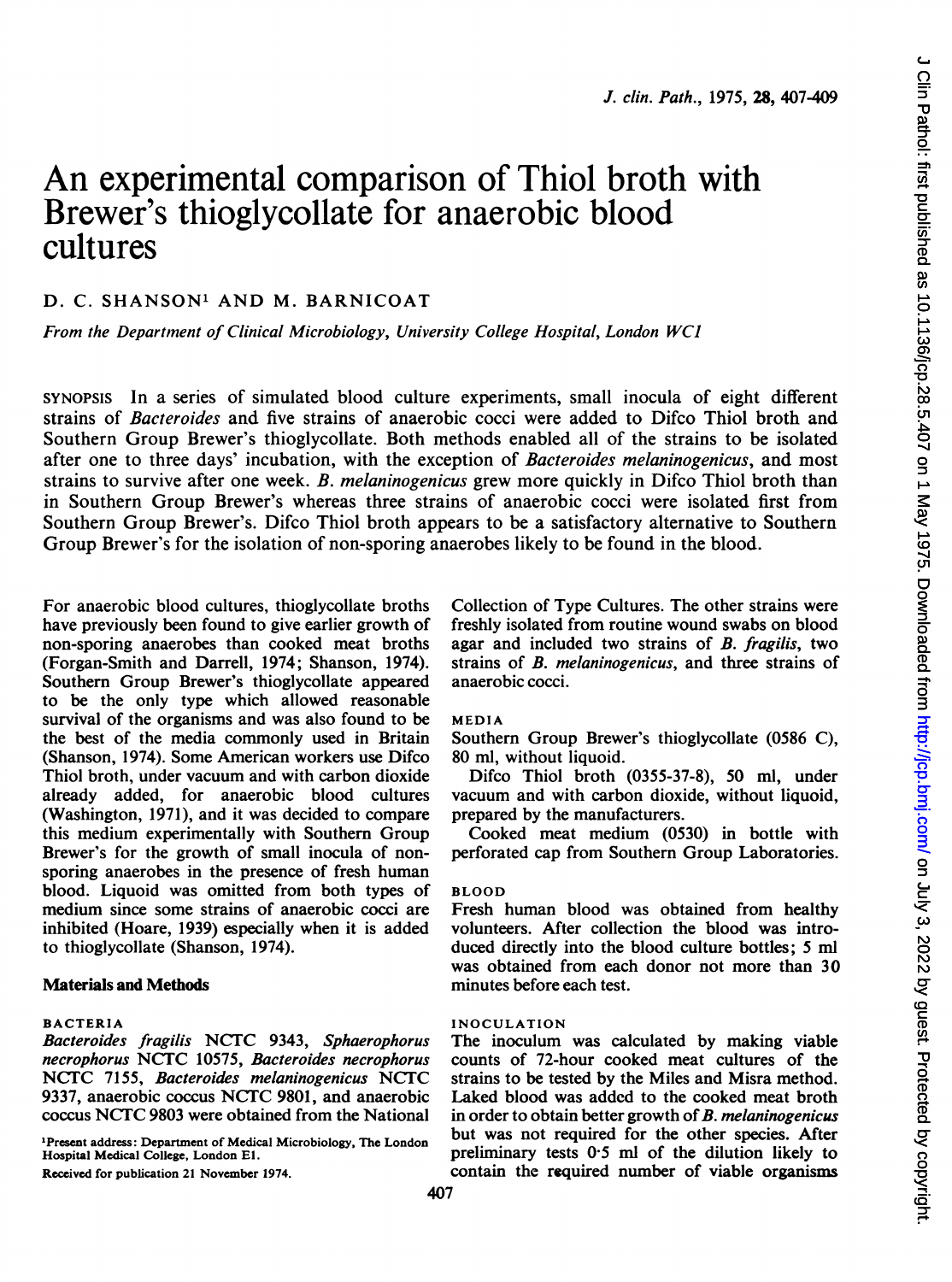| 408                       |                       |                                  |                  |           |          | D. C. Shanson and M. Barnicoa $\bar{\bar{E}}$ |                                  |            |                |
|---------------------------|-----------------------|----------------------------------|------------------|-----------|----------|-----------------------------------------------|----------------------------------|------------|----------------|
| Organism                  | Inoculum <sup>1</sup> | Difco Thiol                      |                  |           |          | <b>Southern Group Brewer's</b>                |                                  |            |                |
|                           |                       | 24hr                             | 72 <sub>hr</sub> | 96 hr     | 1 week   | 24 <sub>hr</sub>                              | 72hr                             | 95 hr      | $1$ week $=$   |
| <b>B.</b> fragilis        |                       |                                  |                  |           |          |                                               |                                  |            |                |
| <b>NCTC 9343</b>          | 27                    | $\pm$                            | $+$              | $^{+}$    | ÷        | $\! +$                                        | $\pm$                            | $\ddot{}$  | $\div$         |
| Lab 1802                  | 40                    | $^+$                             | $^{+}$           | $+$       | ÷        | $^{+}$                                        | $^{+}$                           | $\dot{+}$  | $\color{red}+$ |
| Lab 1902                  |                       | $+$                              | $+$              | $+$       | $+$      | $+$                                           | $+$                              | $\ddot{+}$ | $^{+}$         |
| <b>B.</b> necrophorus     |                       |                                  |                  |           |          |                                               |                                  |            |                |
| <b>NCTC 1755</b>          | 46                    | $\bf{0}$                         | $+$              | $+$       | $\pm$    | ÷                                             | $^{+}$                           | $^{+}$     | $+$            |
| S. necrophorus            |                       |                                  |                  |           |          |                                               |                                  |            |                |
| <b>NCTC 10575</b>         | 3                     | $\bf{0}$                         | $+$              | $+$       | ÷        | ÷                                             | ÷                                | ÷          | $+$            |
| <b>B.</b> melaninogenicus |                       |                                  |                  |           |          |                                               |                                  |            |                |
| <b>NCTC 9337</b>          | 20                    | 0                                | $+$              | $\pm$     |          |                                               | 0                                | $+$        | ÷              |
| Lab 0558                  | 41                    | 土                                | ÷                | ÷         |          | 0                                             | 0                                | ÷          | ÷              |
| 2                         | 25                    | 0                                | $^{+}$           | $+$       | ÷        | 0                                             | 0                                | $\bf{0}$   | $\div$         |
| Lab 5656                  | 27                    | 0                                | $+$              | $+$       | ÷        | $\bf{0}$                                      | 0                                | 士          | $\div$         |
| Anaerobic cocci           |                       |                                  |                  |           |          |                                               |                                  |            |                |
| <b>NCTC 9801</b>          | 58                    | 0                                | $^{+}$           | $\ddot{}$ |          | $\div$                                        | ÷                                | ÷          | ÷              |
| <b>NCTC 9803</b>          | 29                    | $\hspace{0.1mm} +\hspace{0.1mm}$ | $+$              | $+$       | $^{+}$   | $\div$                                        | $\hspace{0.1mm} +\hspace{0.1mm}$ | ÷          | ÷              |
| Lab 4450                  | 34                    |                                  | $^{+}$           | $^{+}$    |          |                                               | ÷                                | $\perp$    | $\bf{0}$       |
| Lab 1855                  | 82                    | 0                                | ÷                | $+$       | $\bf{0}$ | $+$                                           | $+$                              | ÷          | $\bf{0}$       |
| Lab 2690                  | 44                    | $\bf{0}$                         | ÷                | $+$       | ᆠ        | ÷                                             | ÷                                | $\perp$    | ÷              |

'Viable particles per bottle:

growth in all three bottles

growth in two of three bottles

no growth, or growth in only one of three bottles

was inoculated into the test blood-broths by puncturing each cap with a separate needle attached to a disposable <sup>1</sup> ml syringe. The actual inoculum was checked on each occasion by concurrent viable counts of the dilution inoculated using blood agar incubated in anaerobic jars containing  $10\%$  carbon dioxide. Colonies were counted after 48 hours' incubation.

#### METHOD FOR EACH EXPERIMENT

Blood from each donor was distributed so that possible differences between their blood would not affect the comparison between the methods, and 5 ml blood was added to each bottle. Each medium was tested in triplicate. After inoculation the bottles were incubated without the use of an anaerobic jar, at 35°C, with their caps screwed on tightly. In some tests further sets of Southern Group Brewer's were also incubated with their tops vented by a needle containing a sterile cotton wool plug or with their caps loose, or with the tops vented by a plugged needle in air plus 10% carbon dioxide to discover whether the addition of carbon dioxide was beneficial even though exposure to air would also be increased.

Bottles were subcultured onto blood agar after one, three, four, and seven days' incubation. The blood agar plates were incubated in anaerobic jars containing  $10\%$  carbon dioxide for up to four days, anaerobiosis being checked with an external indicator.

#### Results

These are summarized in the Table. No differenc $\overline{\mathsf{g}}$ was found between the two methods for the earlygrowth and survival of B. fragilis. Three strains  $\alpha$ <sup>2</sup> B. melaninogenicus were all more rapidly isolated from Difco Thiol broth. Southern Group Brewer's appeared to facilitate the better isolation of anaerobic cocci, after 24 hours' incubation.

When vented, in either air or carbon dioxide, growth as judged by the blood agar subculture plate was reduced to about one-third that found  $\overrightarrow{OP}$ subculture plates from parallel Brewer's which had been incubated with the caps tight, on the firstpositive subculture. This phenomenon was observed with two strains of B. fragilis, one strain of  $\overline{B}$ . melaninogenicus, and two strains of anaerobic cocci<sup>ty</sup><br>Discussion<br>N

#### **Discussion**

Many anaerobes do not survive in USP thioglycollate (Shanson, 1974). This effect was also noted  $b\overline{g}$ Forgan-Smith and Darrell (1974), who suggested that a good cooked meat method be used togetherwith USP thioglycollate for each routine blood culture. However, it is probable that some anaerobes which do not survive after one week in USP thio $\overline{P}$ glycollate will not grow in the cooked meat, since thioglycollate methods were found to be superior to cooked meat methods for the isolation of anaerobe $\tilde{\mathbf{g}}$ 

Onlight. Protected as 10.1136/jcp.28.5.407 on 1 May 1975. Downloaded Kerkey Brigog Kerkey Guest. Protected from 10.15.2020. Downloaded as a green on 1 May 1975. Downloaded from 10.1136/jcp.28.2020. Downloaded from 10.1136 റ ຸລ ŏ л ∕rn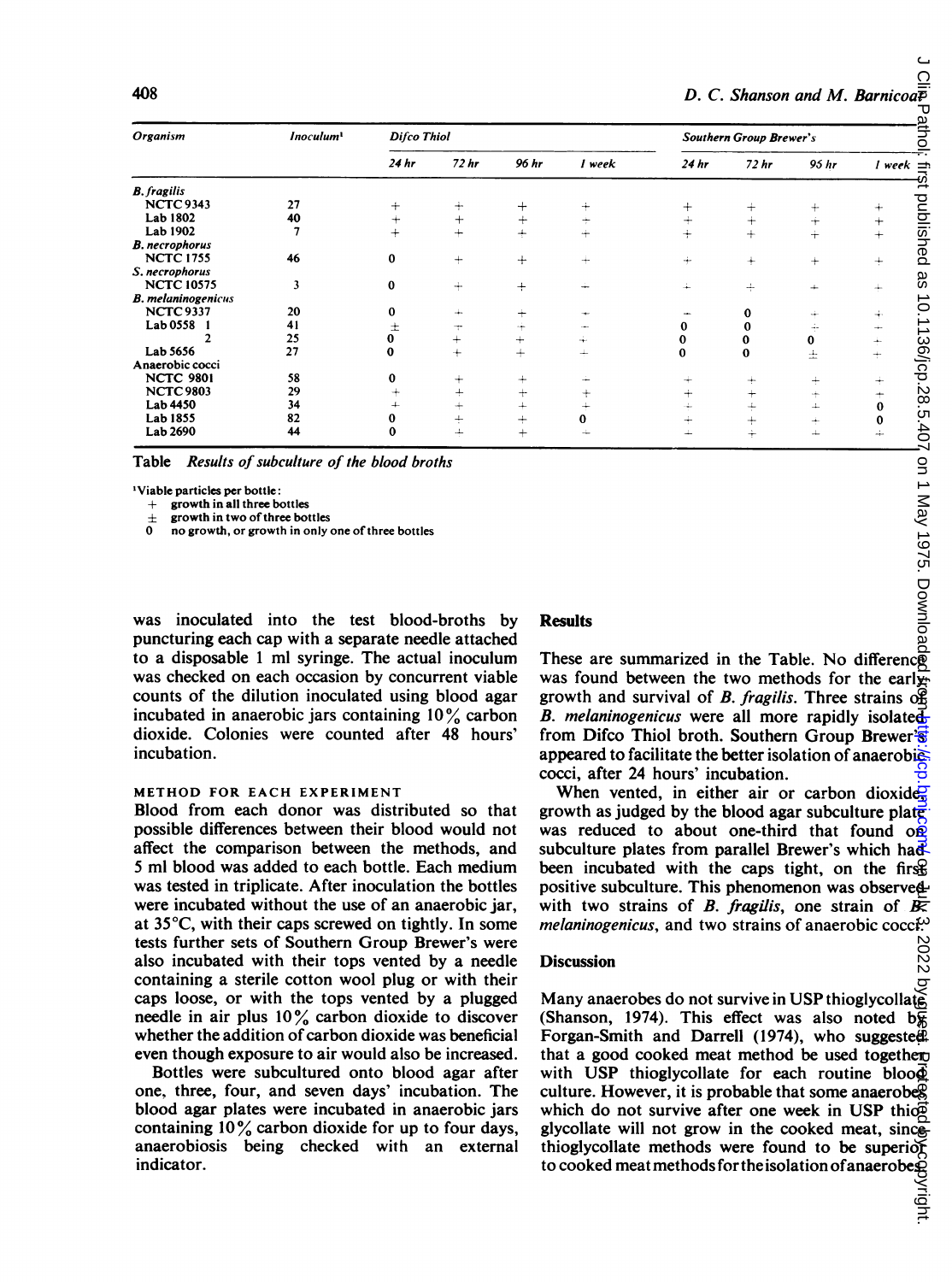On experimental grounds <sup>a</sup> reliable system which requires only one anaerobic bottle in each routine blood culture set is provided for by using Southern Group Brewer's thioglycollate (Shanson, 1974). From the results presented in this paper it would appear that Difco Thiol broth represents a suitable alternative to Southern Group Brewer's for use as a routine anaerobic blood culture bottle. In any case where an anaerobic bacteraemia is strongly suspected it might prove beneficial to inoculate blood into both Southern Group Brewer's and Difco Thiol broth, since there are certain anaerobes which can most speedily be isolated by one method rather than the other. As might be expected, Southern Group Brewer's appears to give the best results when the caps are tight and not vented, the introduction of air with the carbon dioxide in these bottles being undesirable. The effect of adding carbon dioxide to anaerobic liquid media other than Thiol broth, without venting or loosening the caps, has yet to be determined.

We should like to thank Dr Joan Stokes for helpful advice in the preparation of this paper.

### References

- Forgan-Smith, W. R. and Darrell, J. H. (1974). A comparison of media used in vitro to isolate non-sporing Gram-negative anaerobes from blood. J. clin. Path., 27, 280-283.
- Hoare, E. D. (1939). Suitability of 'liquoid' for use in blood culture media, with particular reference to anaerobic streptococci. J. Path. Bact., 48, 573-577.
- Shanson, D. C. (1974). An experimental assessment of different anaerobic blood culture methods. J. clin. Path., 27,273-279.
- Washington, J. A., II (1971). Comparison of two commercially available media for detection of bacteremia. Appl. Microbiol., 22, 604-607.